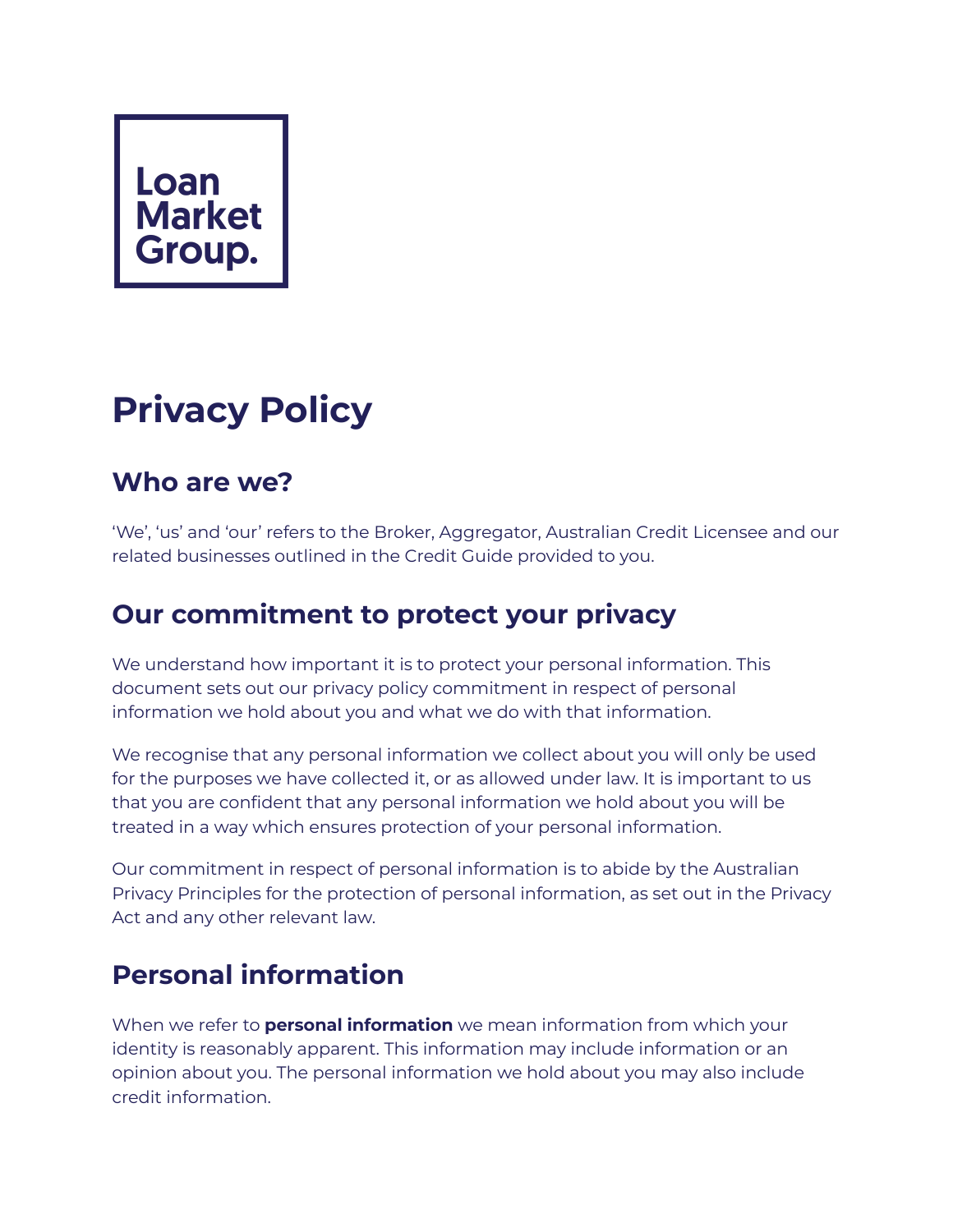**Credit information** is information which is used to assess your eligibility to be provided with finance and may include any finance that you have outstanding, your repayment history in respect of those loans, and any defaults. Usually, credit information is exchanged between credit and finance providers and credit reporting bodies.

The kinds of personal information we may collect about you include your name, date of birth, address, account details, occupation, and any other information we made need to identify you.

If you are applying for finance we may also collect the ages and number of your dependants and cohabitants, the length of time at your current address, your employment details and proof of earnings and expenses. If you apply for any insurance product through us we may also collect your health information. We will only collect health information from you with your consent.

#### **Why we collect your personal information**

We collect personal information for the purposes of assessing your application for finance and managing that finance. We may also collect your personal information for the purposes of direct marketing and managing our relationship with you. From time to time we may offer you other products and services.

To enable us to maintain a successful business relationship with you, we may disclose your personal information to other organisations that provide products or services used or marketed by us. We may also disclose your personal information to any other organisation that may have or is considering having an interest in your finance, or in our business.

#### **How do we collect your personal information?**

Where reasonable and practical we will collect your personal information directly from you. We may also collect your personal information from finance brokers and other people such as accountants and lawyers.

#### **Do we disclose your personal information?**

We may disclose your personal information:

● to prospective funders or other intermediaries in relation to your finance requirements;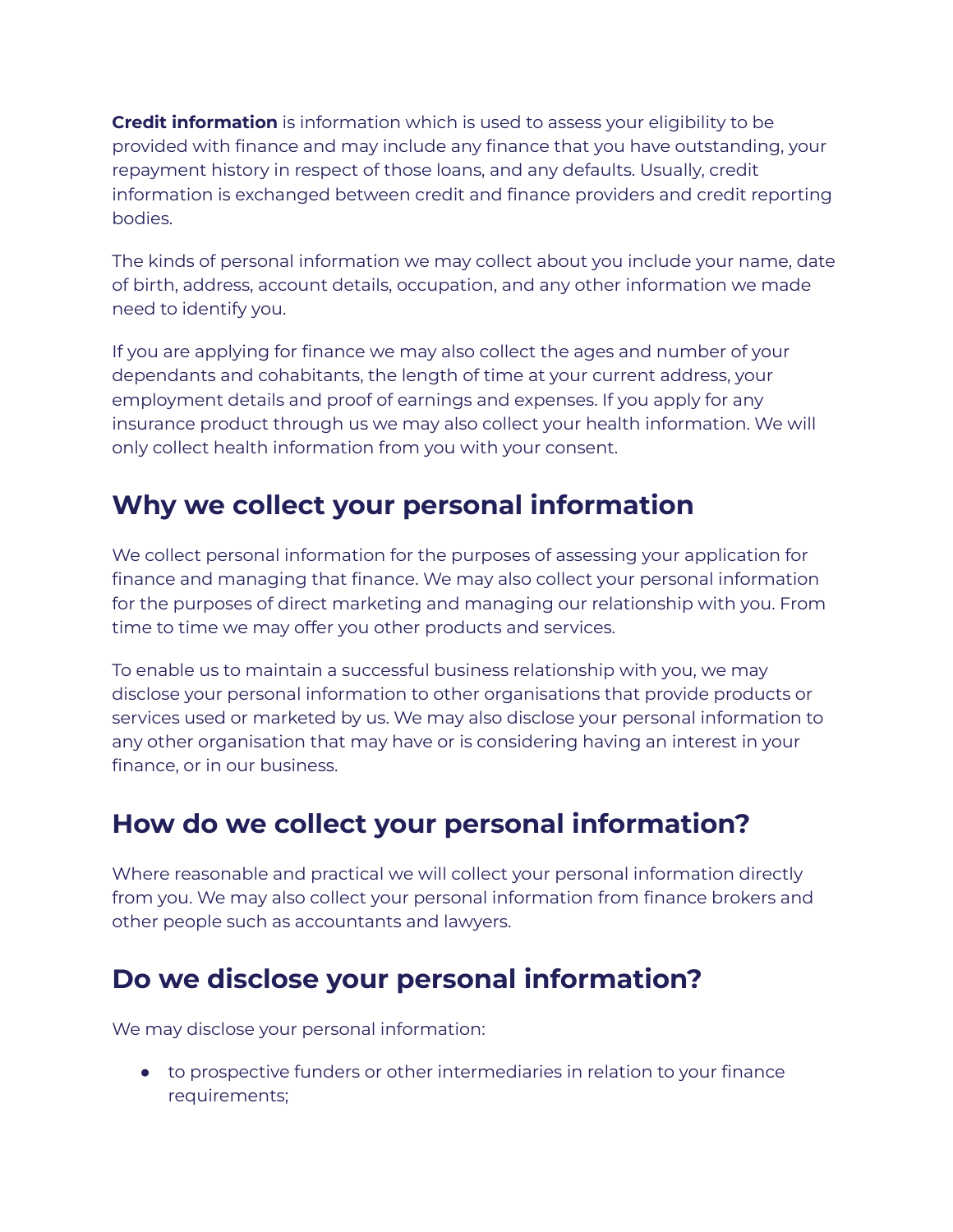- to other organisations that are involved in managing or administering your finance such as third party suppliers, printing and postal services, call centres;
- to associated businesses that may want to market products to you;
- to companies that provide information and infrastructure systems to us;
- to anybody who represents you, such as finance brokers, lawyers and accountants;
- to anyone, where you have provided us consent;
- where we are required to do so by law, such as under the *Anti-Money Laundering and Counter Terrorism Financing Act*2006 (Cth);
- to investors, agents or advisers, or any entity that has an interest in our business; or
- to your employer, referees or identity verification services.

Prior to disclosing any of your personal information to another person or organisation, we will take all reasonable steps to satisfy ourselves that:

(a) the person or organisation has a commitment to protecting your personal information at least equal to our commitment, or

(b) you have consented to us making the disclosure.

### **Do we disclose your personal information to anyone outside Australia?**

We may disclose personal information to our related bodies corporate and third party suppliers and service providers located overseas for some of the purposes listed above. We take reasonable steps to ensure that the overseas recipients of your personal information do not breach the privacy obligations relating to your personal information.

We may disclose your personal information to entities located outside of Australia, including the following:

- our data hosting and other IT service providers, located in various countries; and
- other third parties located in various foreign countries, including Philippines & USA.

Your personal information may be stored in the cloud in an overseas country.

In the event that a disclosure is made in an overseas country, they are subject to foreign law. Overseas organisations may be required to disclose information we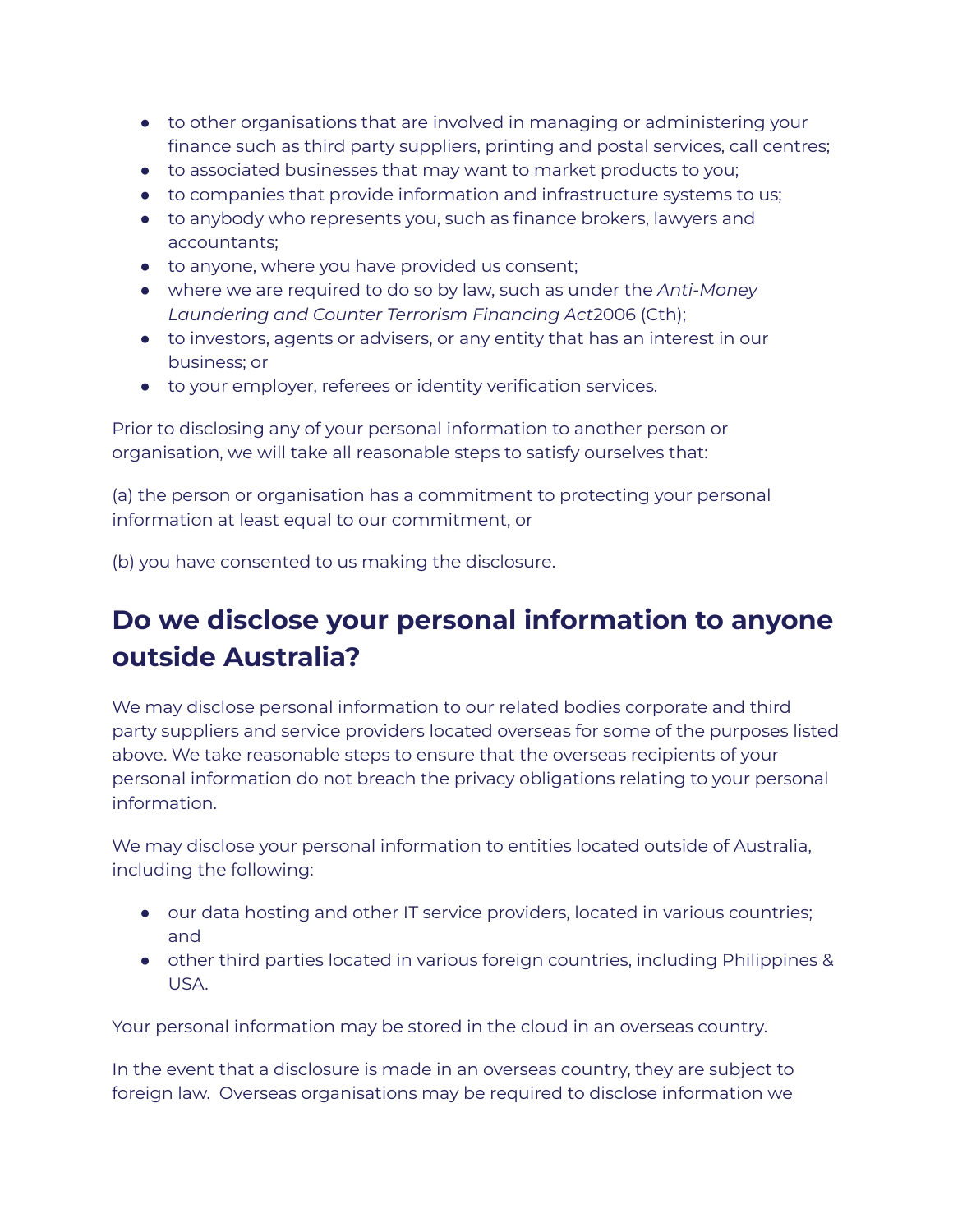share with them under a foreign law. In any event, by providing your details, you consent to your information being disclosed in this manner.

#### **Direct marketing**

From time to time we may use your personal information to provide you with current information about finance, offers you may find of interest, changes to our organisation, or new products or services being offered by us or any company with whom we are associated.

If you do not wish to receive marketing information, you may at any time decline to receive such information by telephoning us on 13 56 26 or by writing to us at [customercare@loanmarket.com.au](mailto:customercare@loanmarket.com.au). If the direct marketing is by email you may also use the unsubscribe function. We will not charge you for giving effect to your request and will take all reasonable steps to meet your request at the earliest possible opportunity.

#### **Updating your personal information**

It is important to us that the personal information we hold about you is accurate and up to date. During the course of our relationship with you we may ask you to inform us if any of your personal information has changed.

If you wish to make any changes to your personal information, you may contact us. We will generally rely on you to ensure the information we hold about you is accurate or complete.

Access and correction to your personal information

We will provide you with access to the personal information we hold about you. You may request access to any of the personal information we hold about you at any time.

We may charge a fee for our costs of retrieving and supplying the information to you.

Depending on the type of request that you make we may respond to your request immediately, otherwise we usually respond to you within seven days of receiving your request. We may need to contact other entities to properly investigate your request.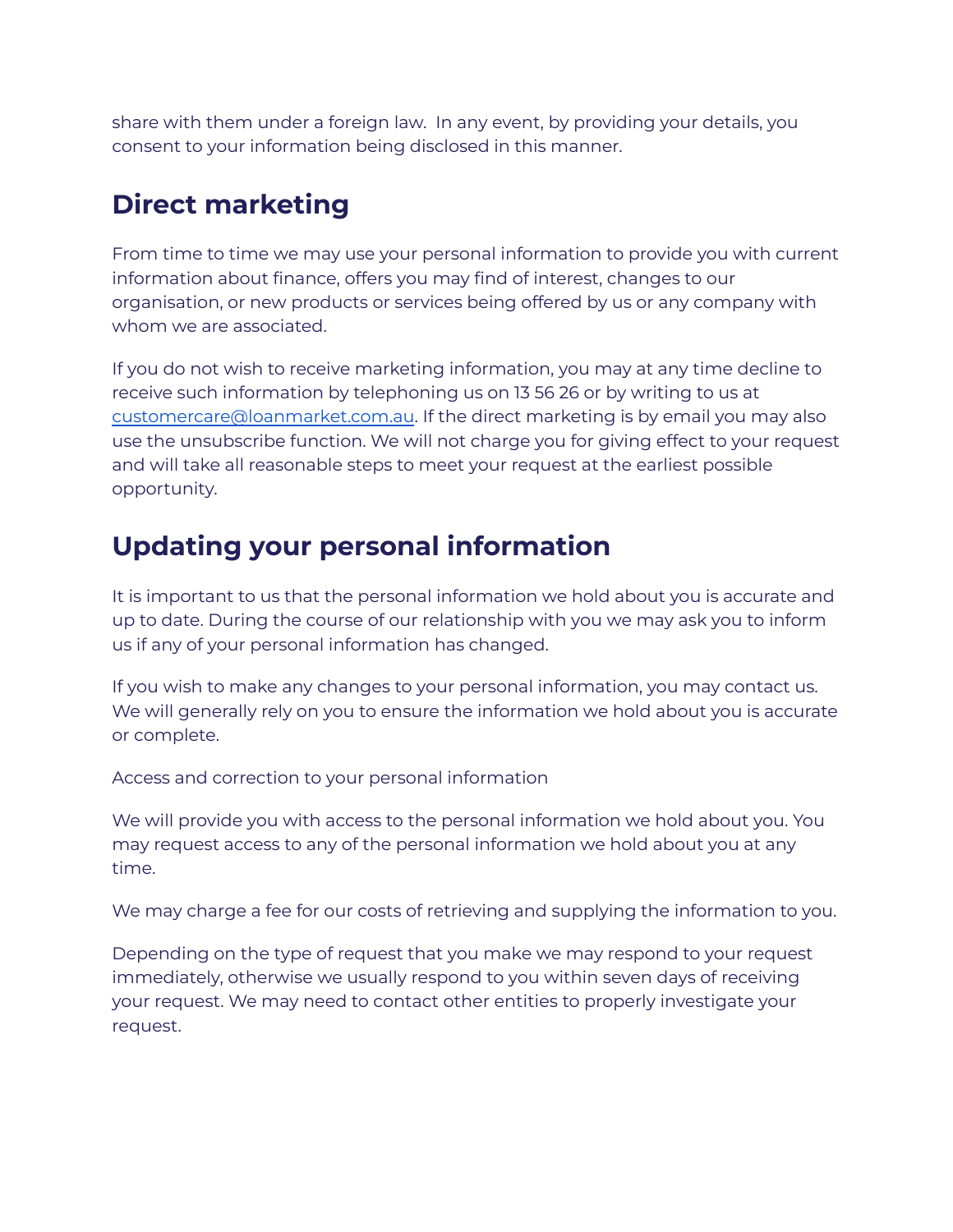There may be situations where we are not required to provide you with access to your personal information, for example, if the information relates to existing or anticipated legal proceedings, or if your request is vexatious.

An explanation will be provided to you if we deny you access to the personal information we hold about you.

If any of the personal information we hold about you is incorrect, inaccurate or out of date you may request that we correct the information. If appropriate we will correct the personal information. At the time of the request, otherwise, we will provide an initial response to you within seven days of receiving your request. Where reasonable, and after our investigation, we will provide you with details about whether we have corrected the personal information within 30 days.

We may need to consult with other entities as part of our investigation.

If we refuse to correct personal information we will provide you with our reasons for not correcting the information.

#### **Using government identifiers**

If we collect government identifiers, such as your tax file number, we do not use or disclose this information other than required by law. We will never use a government identifier in order to identify you.

#### **Business without identifying you**

In most circumstances it will be necessary for us to identify you in order to successfully do business with you, however, where it is lawful and practicable to do so, we will offer you the opportunity of doing business with us without providing us with personal information, for example, if you make general inquiries about interest rates or current promotional offers.

#### **Sensitive information**

We will only collect sensitive information about you with your consent. Sensitive information is personal information that includes information relating to your racial or ethnic origin, political persuasion, memberships in trade or professional associations or trade unions, sexual preferences, criminal record, or health.